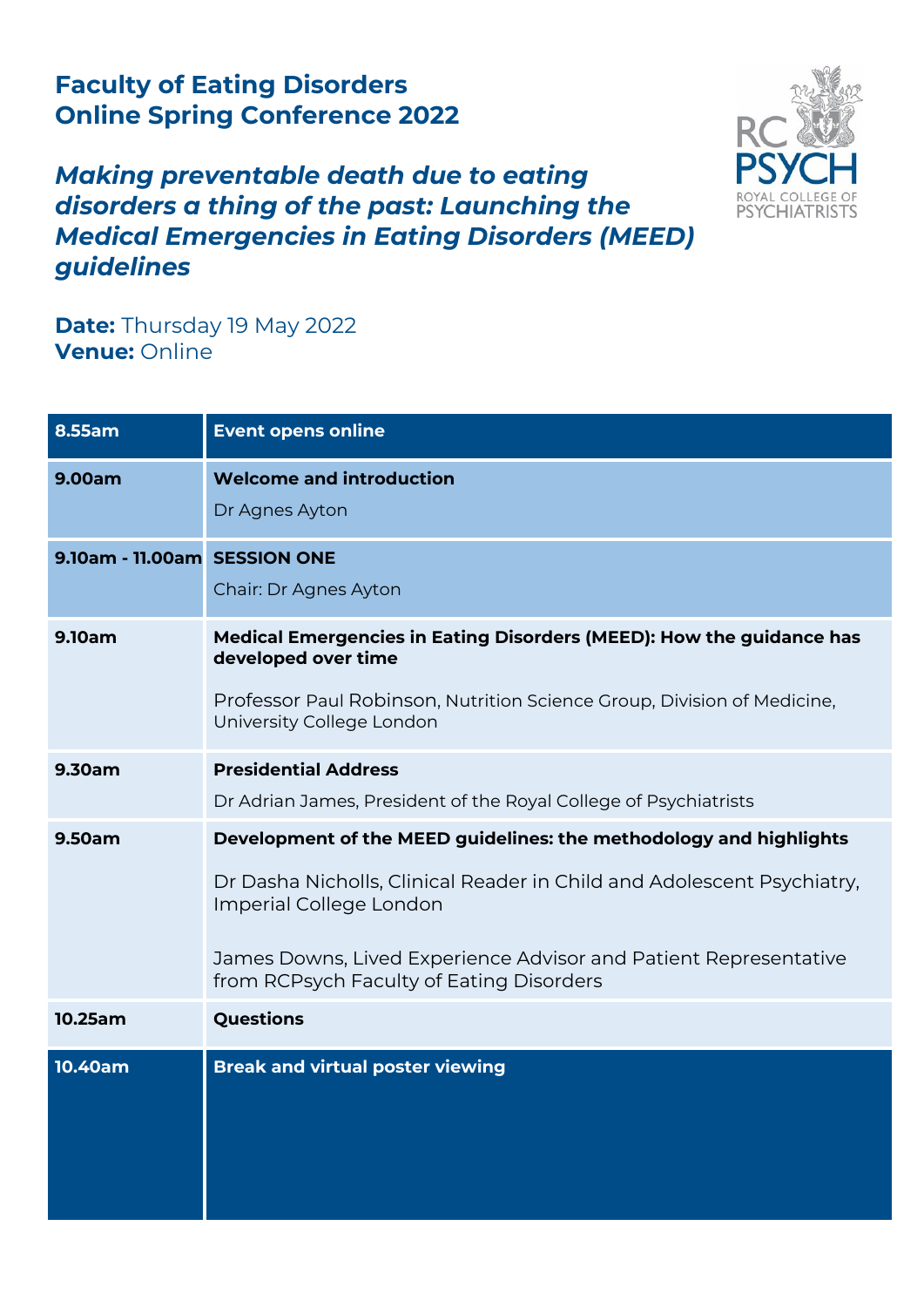| $11.10am -$        | <b>SESSION TWO</b>                                                                                                                                                                                                                                                                  |
|--------------------|-------------------------------------------------------------------------------------------------------------------------------------------------------------------------------------------------------------------------------------------------------------------------------------|
| 1.25 <sub>pm</sub> | <b>Chair: Dr Ruth Marshall</b>                                                                                                                                                                                                                                                      |
| <b>11.10am</b>     | <b>Type 1 Diabetes and Eating Disorders</b>                                                                                                                                                                                                                                         |
|                    | Dr Carla Figueiredo, Consultant Psychiatrist, Dorset Eating Disorder Service                                                                                                                                                                                                        |
|                    | Dr Marietta Stadler, King's College London                                                                                                                                                                                                                                          |
|                    | Dr Simon Chapman, King's College Hospital NHS Foundation Trust, South<br>London & the Maudsley Hospitals                                                                                                                                                                            |
| 11.35am            | Questions                                                                                                                                                                                                                                                                           |
| 11.45am            | The Importance of MEED in the Emergency Department for both<br><b>Patient and Carer</b>                                                                                                                                                                                             |
|                    | Dr Vicky Vella, Retired Associate Specialist in Emergency Medicine at<br>Worcestershire Royal Hospital and Lived Experience as a Carer.                                                                                                                                             |
| 12.05pm            | Medical Emergencies in Eating Disorders: When do you need a Physician?<br>Dr Alastair McKinlay, Consultant Gastroenterologist with an interest in                                                                                                                                   |
|                    | nutrition at the Aberdeen Royal Infirmary and President of the British                                                                                                                                                                                                              |
|                    | Gastroenterology Society                                                                                                                                                                                                                                                            |
| 12.35pm            | GP perspective on the new MEED guidelines                                                                                                                                                                                                                                           |
|                    | Dr Ceri Laird, GP working with Hertfordshire CEDS, BEAT and with Lived                                                                                                                                                                                                              |
|                    | Experience as a Carer for a child with an eating disorder                                                                                                                                                                                                                           |
| 1.10pm             | Questions                                                                                                                                                                                                                                                                           |
| 1.25pm             | Lunch and virtual poster viewing                                                                                                                                                                                                                                                    |
| $2.00pm -$         | <b>SESSION THREE</b>                                                                                                                                                                                                                                                                |
| 3.30pm             | <b>Chair: Dr Matthew Cahill</b>                                                                                                                                                                                                                                                     |
| 2.00pm             | Nasogastric feeding under restraint: Update on national research                                                                                                                                                                                                                    |
|                    | Dr Jacinta Tan, Consultant Child and Adolescent Psychiatrist, Oxford Health<br>NHS Foundation Trust; Senior Clinical Research Fellow, NIHR Oxford Health<br>Biomedical Research Centre; Honorary Senior Clinical Research Fellow,<br>Department of Psychiatry, University of Oxford |
|                    | Sarah Fuller<br><b>Operational Lead - CAMHS Community Eating Disorders Service (CEDS)</b><br>Advanced Specialist Eating Disorders and Research Dietitian                                                                                                                            |